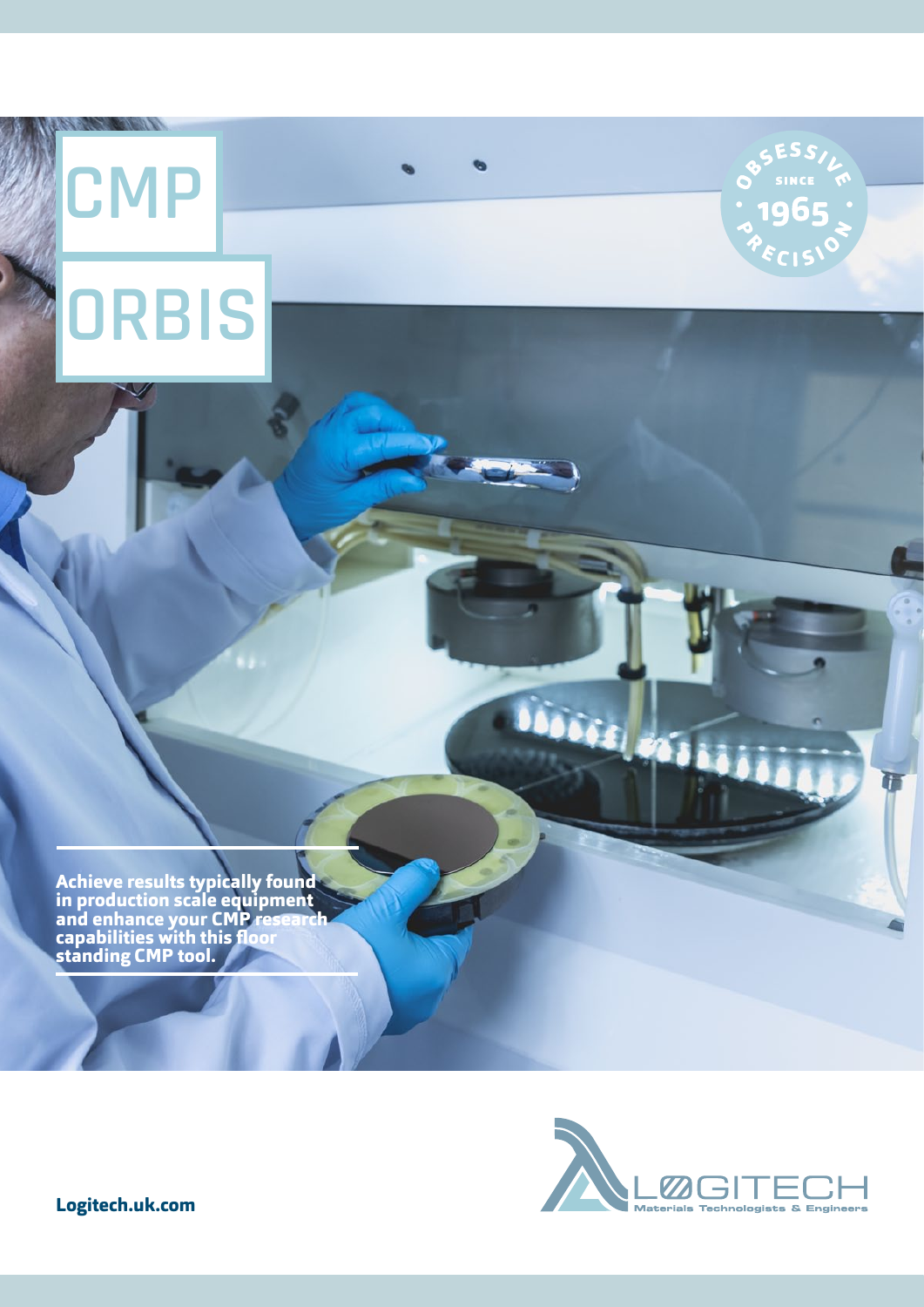

- **→**Floor standing CMP tool ideally suited to R&D environments - typically used in applications which conduct pilot production tests.
- **→** High capacity work space for two samples up to 200mm/8" - or multiple smaller samples through the use of templates.
- **→**Produces results typically seen on production scale equipment whilst keeping a laboratory scale footprint.
- **→**Utilises an array of sophisticated software based analytical and data collection modules to increase and significantly enhance your CMP research capabilities.
- **→**Motor driven carrier heads along with plate speeds of up to 160rpm facilitate faster polishing rates with greater levels of control.
- **→**Allows for a bespoke approach in machine set-up and operation by allowing the operator to configure a wide range of parameters and process conditions via the touch screen interface including CoF, carried load and slurry delivery.
- **→**Twin peristaltic pumps control slurry capacity and delivers equal volumes of slurry through two separate nozzles. Different slurries can be used in each pump for different processing needs if required.
- **→**The CMP Orbis comes supplied with an industry standard CMP diamond pad conditioner which fits on the second motor driven carrier, allowing pad conditioning to be carried out effortlessly during sample processing. This allows for greater wafer yields, increased process repeatability and a lower cost of ownership.
- **→**On-board analytical sensors allow the operator concise real-time monitoring capabilities via the systems interface. Operators can also save and export data via the USB port for external analysis.



## **KEY FEATURES & FUNCTIONALITY**

**1: Logitech CMP Orbis**

**2: Configure a wide range of parameters and process conditions via the touch screen interface**

**3: Motor driven carriers with a wafer process capacity of up to 200mm/8"**

The CMP Orbis is a precision engineered, floor standing Chemical Mechanical Polishing (CMP) system ideally suited for R&D environments where the main purpose or application is to conduct pilot production tests with optimum analytical capabilities and enhanced process performance.

The CMP Orbis has been designed to be readily adaptable as an enabling technology in preproduction testing, though it also has the ability to suit a range of processing uses. The highly adaptable system can be utilised for back-end IC manufacturing, Micro-Electromechanical Systems (MEMS) fabrication, Opto-MEMS and Bio-MEMS fabrication.

- **→**Recipe mode allows users to build, save and re-call multi-stage recipes allowing for easy process repeatability - even across different operators.
- **→**Chemically resistant to standard chemicals used in CMP applications, including sodium hypochlorite (Na OCL). Contamination can be avoided using the integrated, sample cleaning, de-ionised water and nitrogen gun.

Achieve laser quality surfaces with Ra to sub-nanometer levels of material removal across a wide range of materials.